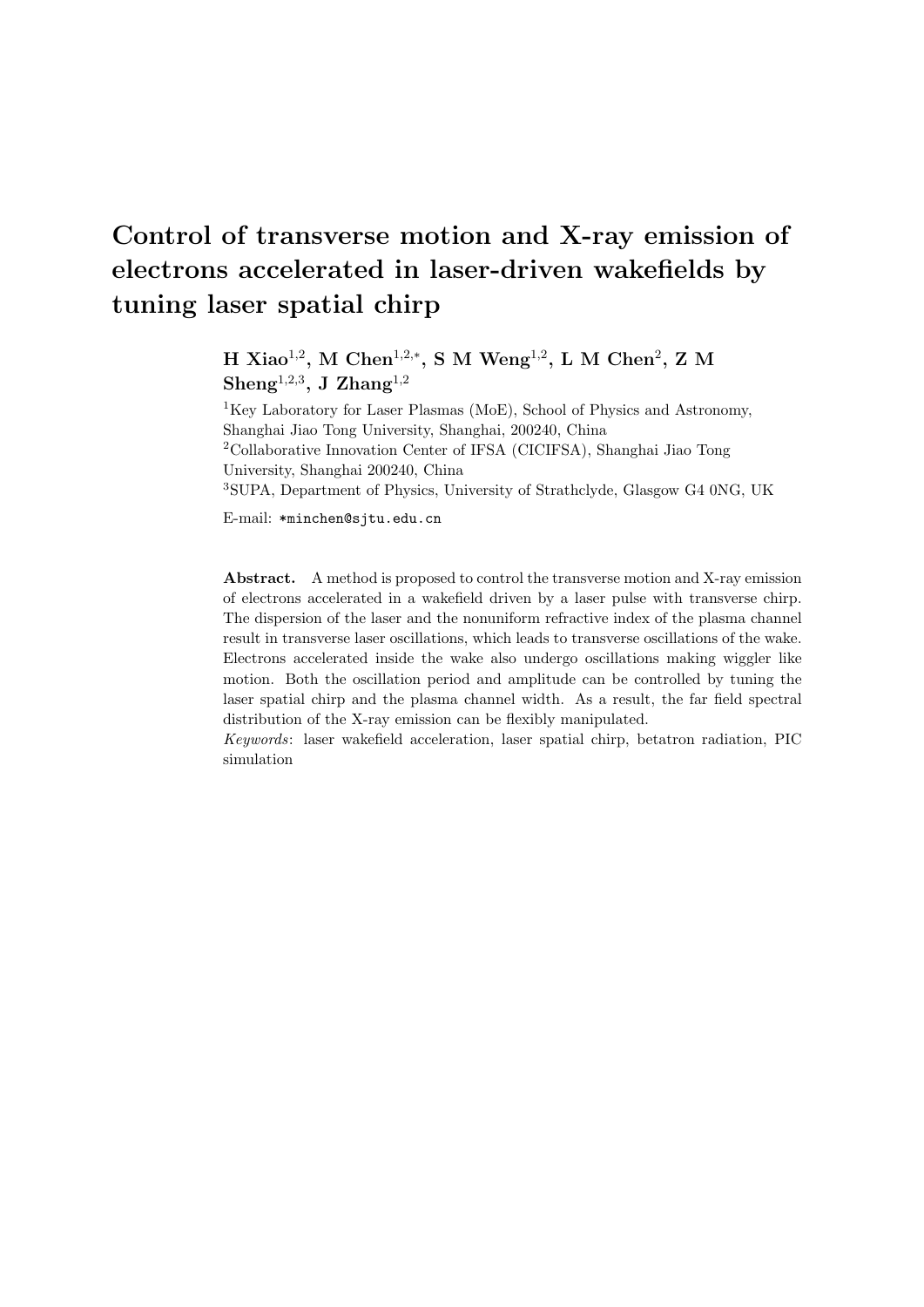### **1. Introduction**

Compact x-ray radiation is a promising application of laser wakefield acceleration due to the ultra-high accelerating gradient of the wake [1, 2, 3] and the improvement of the beam quality in recent years [4, 5, 6, 7, 8]. Radiation can be generated from the electron betatron oscillation inside the wake or from the interaction of the electron beam with external magnetic or optical wigglers [9, 10, 11, 12, 13, 14, 15, 16, 17, 18]. The former is easy for operation and the radiation spectrum can be tuned by varying the accelerated charge or plasma density. But for usually uniform plasma, the oscillation period  $\lambda_{\beta}$  =  $2\pi/k_{\beta}$  and amplitude  $r_{\beta}$  are varying when the electron energy increases, which decreases the quality of the radiation spectrum [9, 19]. The latter is much flexible for radiation tunability, however, the coupling between the electron beam and the wiggler is difficult, and the device is relatively large and costs too much for laboratories in universities and small institutes. Improved schemes were recently investigated by using a plasma channel to induce controllable transverse oscillation of the laser pulse and the wakefield behind the laser driver [20, 21, 22, 23, 24]. In these plasma-based schemes, the usual downstream undulator/wigger part is naturally integrated into the plasma accelerator.

Depending on the different ratios between the laser centroid oscillation period  $(\Lambda_o)$  and the electron betatron oscillation period inside the wake  $(\lambda_{\beta})$ , different radiation enhancement occurs. Lee *et al.* studied the case where  $\lambda$ <sup>*β*</sup>  $\ll$   $\Lambda$ <sup>*ρ*</sup> and found that in this case the whole wake oscillation can enhance the oscillation amplitude of the betatron radiation, which leads to higher critical energy of emitted photons [20]. Rykovanov *et al.* studied the 2

case where  $\lambda_{\beta} \gg \Lambda_o$  and found that in that case the whole wake oscillation can be used as a plasma undulator for fundamental and high order harmonics radiation generation by injecting an electron beam at the point with zero longitudinal wake field [21]. Lei *et al.* studied the case where  $\lambda_{\beta} \approx \Lambda_o$ and found that the oscillation amplitude can be significantly enhanced when the electron betatron oscillations are in resonance with the laser centroid oscillations, which may extend the radiation spectrum to  $\gamma$ -ray range [25]. Chen *et al.* studied the wiggler like synchrotron radiation from the ionization injected electrons in a case with stronger strength parameter [22]. And recently Luo *et al.* have investigated this in a more general case with three dimensional particle-in-cell (3D-PIC) simulations where they found a helical undulator like radiation with controllable polarization can be generated  $|23|$ .

The transverse oscillation of an off-axis injected laser pulse in a plasma channel is due to the refractive index gradient depending on the transverse plasma density profile. Here we consider a parabolic plasma channel with electron density distribution  $n(r) = n_0 +$  $\Delta nr^2/r_0^2$ , where  $\Delta n$  is the channel depth and  $r_0$  is the channel width. The refractive index is a function of the drive laser pulse frequency as  $\eta_r = 1 - [1 + (\Delta n/n_0)(r^2/r_0^2)]\omega_{p0}^2/2\omega^2$ , where  $\omega_{p0}$  represents the on-axis plasma frequency and  $\omega$  is the frequency of the drive laser pulse. The refractive index is determined by the transverse plasma density distribution, and, if the laser shows a transverse spatial chirp at the focus point, i.e.,  $\omega = \omega(y, z)$ , then the index has an additional transverse dependence. This kind of laser pulse can be obtained by tuning its angular chirp. The radial dependence of the index of refraction  $\eta_r(y, z)$  will cause the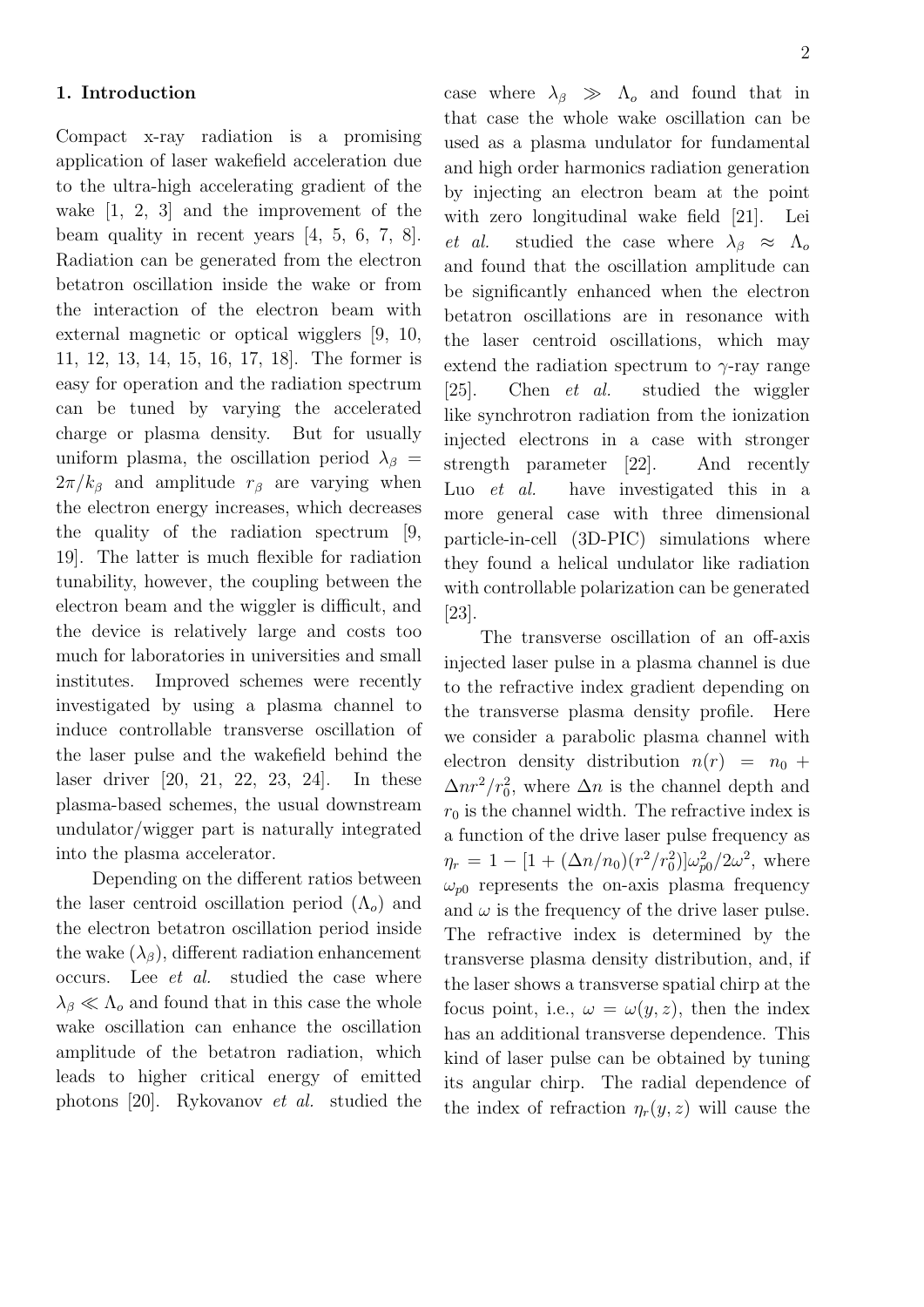

**Figure 1.** Schematic of laser transverse-chirpcontrolled wakefield acceleration and beam transverse motion. The three pulses represent the laser pulse propagating to three different positions. The oscillation periods of the different color components of the laser pulse are frequency dependent, leading to pulse tilting, transverse chirp reversal, and wakefield oscillations. The green ellipse shows the motion of accelerated electrons.

laser evolution and centroid motion. This paper studies the laser transverse chirp effects on the laser propagation in a plasma channel and the following laser-driven wakefield. The transverse motion and betatron radiation of the electron beams accelerated from such wakefields are investigated as well. We find that tunable radiation can be obtained by laser spatial chirp tuning.

### **2. Transverse laser chirp effects on pulse evolution and centroid oscillation**

A schematic view of laser pulse evolution and centroid motion is shown in Fig. 1. A laser pulse with normalized electric field of  $a = eE/(m\omega_0 c) \simeq$  $a_0 \exp(-r^2/W_0^2) \exp(-\xi^2/L_0^2) \cos[(\omega_0 + \omega')t]$  is injected on-axis into a plasma channel, where  $r = \sqrt{y^2 + z^2}$  represents the transverse distance from the axis,  $\omega_0$  is the central frequency of the laser and  $\omega'$  is a function of space and describes the spatial chirp,  $\xi = x - v_q t$ , and  $v_q$ is the group velocity of the pulse. When an unmatched laser pulse (*i.e.*  $W_0 \neq r_0$ ) propagates inside a plasma channel, it will experience periodic self-focusing and defocusing [1]. This

periodic length is  $\lambda_u = \pi Z_M (\Delta n_c / \Delta n)^{1/2}$  with  $Z_M = \pi r_0^2 / \lambda_0$  and  $\Delta n_c = 1 / \pi r_e r_0^2 = 1.13 \times 10^{-10}$  $10^{20}$ (*cm*<sup>-3</sup>)/ $r_0^2$ ( $\mu$ *m*), where  $r_e = m_e c^2/e$  is the classical electron radius [1]. Since  $\lambda_u$  is laser wavelength dependent, the light rays initially at different transverse positions have different color components and they will follow different trajectories. For example, the red and blue dashed lines in Fig. 1 show two typical rays of the propagation when the laser pulse has a transverse linear chirp, i.e.,  $\omega' = \alpha y \omega_0 / W_0$ , where  $\alpha$  is a constant representing the spatial chirp degree in the form of normalized frequency gradient. In addition to the trajectory differences, the laser phase velocity is also different, i.e.,  $v_p = c[1 - \omega_p^2/\omega^2]^{-1/2} \simeq c(1 + \omega_p^2/2\omega^2)$ . Due to these two effects, the pulse will experience transverse deformation and pulse front tilting, which then leads to the laser centroid oscillations. The period of the laser centroid oscillation satisfies  $\Lambda_o \simeq 2\lambda_u$  as shown in Fig. 1 [21, 22, 24, 26].

To investigate these effects on wakefield acceleration, especially the controlled transverse dynamics of the electrons, we used the relativistic particle-in-cell code 2D-VLPL [27] to model the interaction. In the simulations, a linearly polarized laser pulse with electric field along the *z* direction and normalized electric field intensity of  $a_0 = 2.0$  enters into the plasma channel at  $t = 0$  from the left boundary of the simulation box. The duration of the pulse is  $L_0 = 6T_0$  with  $T_0 = 2\pi/\omega_0$ , and the focused radius of the pulse is  $W_0 = 10\lambda_0$ , where the laser central wavelength is  $\lambda_0 = 0.8 \mu m$ . The on-axis density of the plasma channel is  $n_0 = 0.001n_c$ , and  $\Delta n = \Delta n_c$ . The simulation box has dimensions of  $80 \times 60 \mu m^2$  and is divided into  $2400 \times 600$  cells, along x and y directions, respectively. To observe the laser chirp, the pulse duration and channel width effects on the wakefield acceleration and the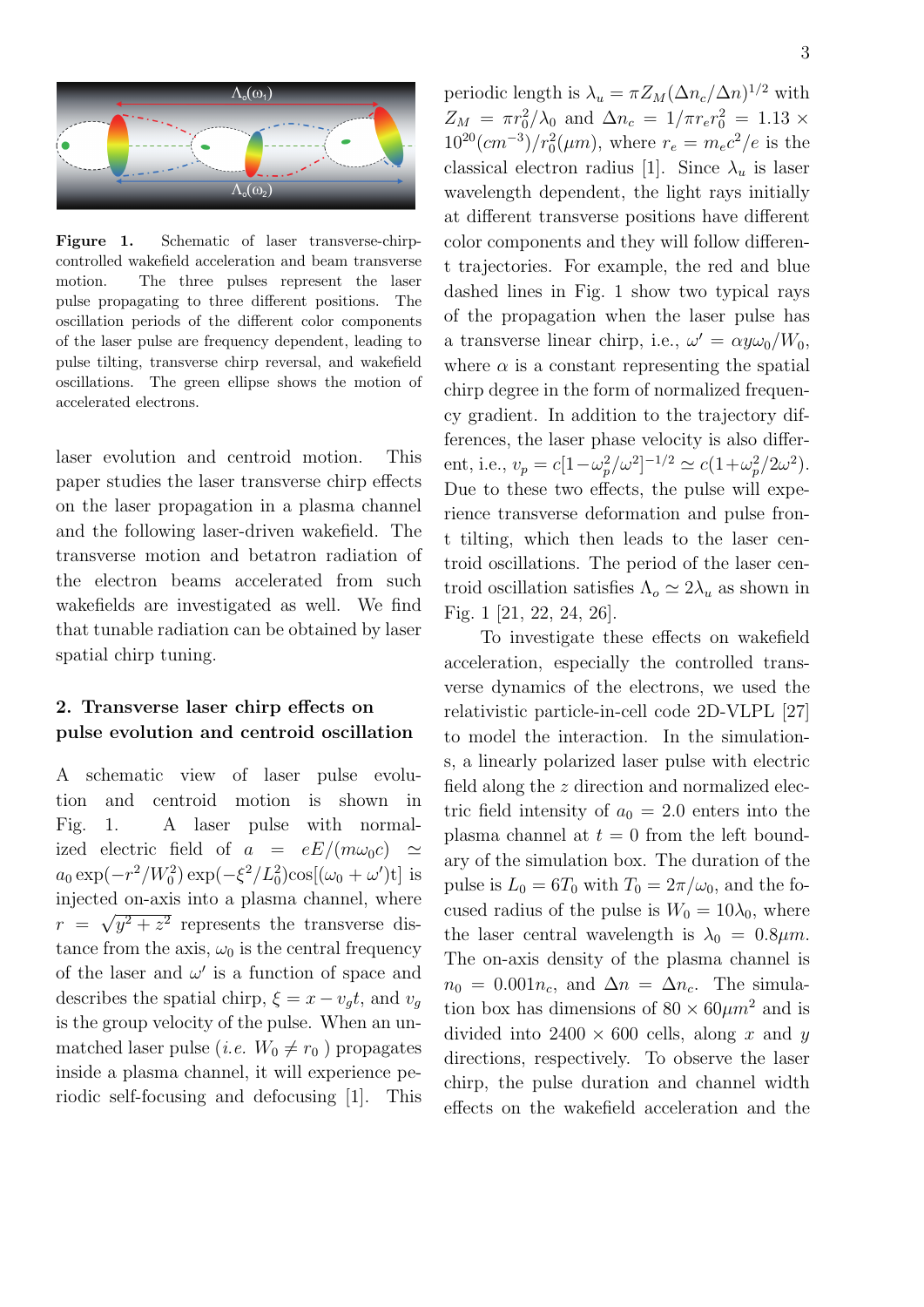

**Figure 2.** (a,d) Spatial distributions of the laser pulse intensity profile  $E_z^2$ , (b,e) the plasma density of the wake and electrons trapped in the first two bubbles, and (c,f) the laser spectral distribution along the transverse direction  $\tilde{E}(\omega, y) =$  $|$  ∫  $E(x, y)$  exp( $iωx/c$ )*dx*<sup>|</sup>. Figs.(a,b,c) correspond to the laser just entering into the plasma channel and Figs.(d,e,f) correspond to the laser after propagating in the channel for 0.75 mm.

beam transverse oscillation, we vary the linear transverse chirp of the pulse  $(\alpha)$  and the radius of the channel  $(r_0)$  independently. The typical laser energy used here for  $\alpha = 0$  is about 172 mJ.

Figure 2 shows a typical simulation with laser transverse chirp of  $\alpha = 0.0125$  and plasma channel width of  $r_0 = W_0$ . The initial laser intensity profile and wakefield are shown in Figs.  $2(a)$  and (b), respectively. The laser frequency distribution along *y* direction is shown in Fig.  $2(c)$ , obtained by performing a Fourier transformation of the laser electric field along the longitudinal direction (*x*). The dashed black line represents the central frequency. As one can see the pulse initially has a higher frequency component in the top half plane  $(y > 0)$ . The laser and wakefield after propagating about 0.75 mm are shown in Fig.  $2(d,e,f)$ . One can see that the transverse centroid of the laser pulse has moved to the top half plane( $y > 0$ ), and both the wake and the accelerated electrons inside the buckets have deviated from the channel axis. The transverse laser chirp has rotated its direction (sign), as shown in Fig.  $2(c,f)$ , and the central laser frequency has decreased due to the wake excitation, as shown by the black dashed lines. This laser evolution is consistent with the predictions, schematically shown in Fig. 1. The simulation of the laser propagation up to 5 mm exhibits periodic laser pulse oscillation and spectrum rotation.

The laser transverse oscillation is tunable when the transverse laser chirp or the plasma channel radius are varied. In Fig. 3(a), typical transverse laser centroid oscillations resulting from different initial transverse chirps are shown. The initial increasing of the centroid oscillation amplitude during laser propagation, indicates that the transverse chirp is not the only factor to determine the oscillation. Other parameters, such as laser intensity, focus size can also affect its amplitude. For our linear chirp cases, serial simulations show that the maximum oscillation amplitude is proportional to the spatial chirp rate  $\partial \omega' / \partial y = \alpha \omega_0 / W_0$ when  $\alpha$  is small, as shown in Fig. 3(c). These studies mean that the beam transverse oscillation amplitude is easily tunable through tuning laser pulse parameters. We should mention that usually the focal spot size of the laser pulse would vary with the linear spatial chirp as  $W'/W_0 = (1 - \alpha^2 \omega_0^2 \tau_0^2 / 4)^{-1/2}$  with  $W'$ represents the overall focal spot size increased from  $W_0$  due to spatial chirp and  $\tau_0$  is the full width at half maximum (FWHM) of the pluse duration [28]. In our simulation parameters,  $W'/W_0 \leq 1.412$  which includes little influence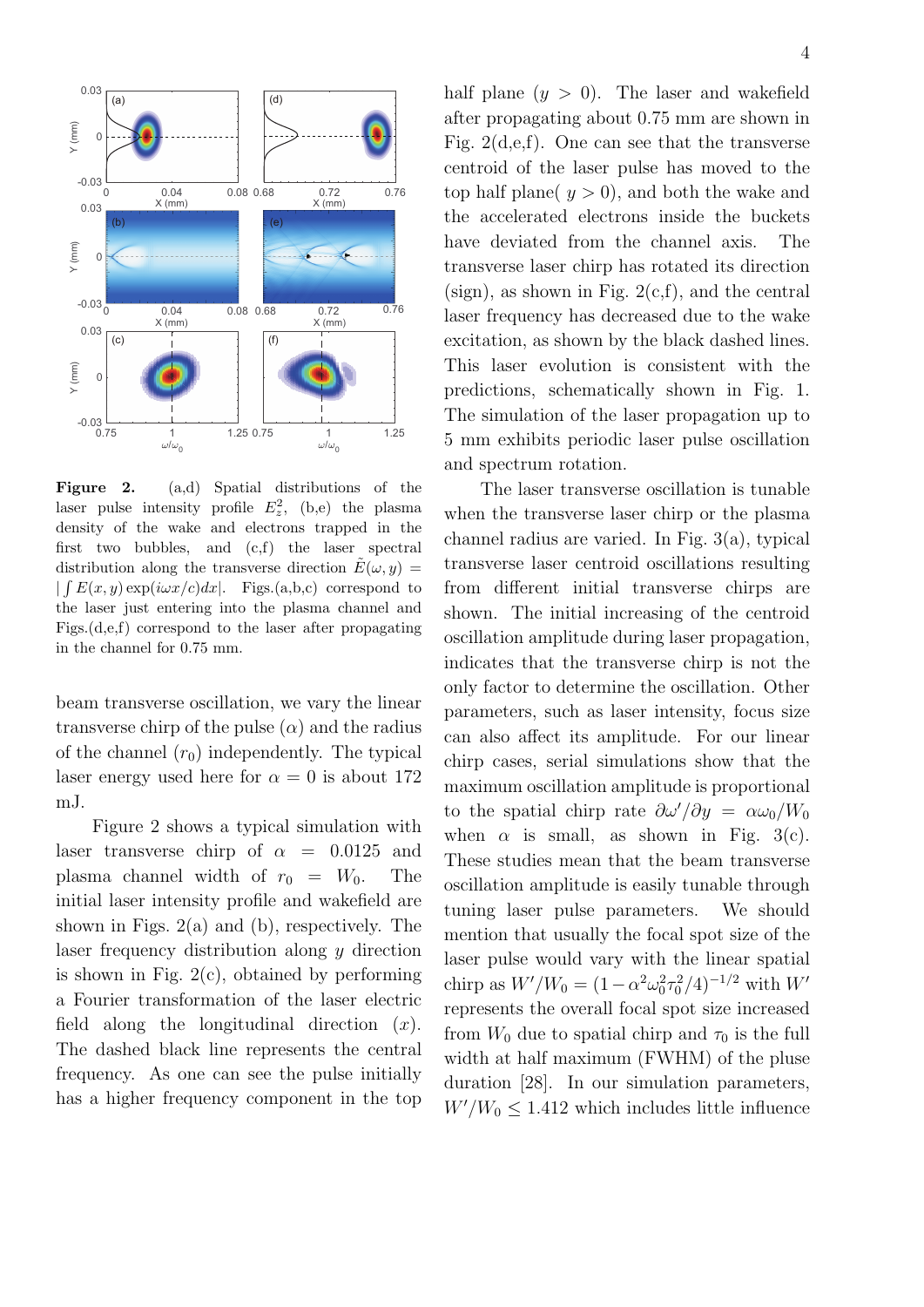

**Figure 3.** (a) Evolution of laser centroid oscillation along the propagation direction for different transverse laser chirps, with the plasma channel width fixed at  $r_0 = W_0$  and the pulse duration is fixed at  $L_0 = 6T_0$ . (b) Evolution of laser centroid oscillation for different plasma channel widths, with the transverse laser chirp of  $\alpha = 0.0125$  and the pulse duration of  $L_0 = 6T_0$ . (c) shows the evolution of the absolute value of the second negative peak of the laser centroid oscillation along with the laser chirp rate *α*.

in final result. Too large chirp rate will lead to a non-Gaussian pulse, which affects the wake excitation and acceleration.

Theoretical studies shows that the transverse oscillation period (Λ*o*) does not depend on the laser pulse when the laser intensity is non-relativistic. It is determined by the channel structure as  $\Lambda_o$  states, where  $\Lambda_o \simeq 2\lambda_u$  =  $2\pi^2 r_0^2/\lambda_0$ . The calculated linear period length

is approximately  $\Lambda_o = 1.579$  mm, and the simulation results show the length of the 3 periods over the 5 mm acceleration distance in Fig. 3(a) are 1.743, 1.342 and 1.239 mm. They are close to the calculated value. The difference is due to the nonlinear effects for  $a_0 = 2$ and the laser frequency downshift during the propagation. The period depends on the channel width as  $\Lambda_o \propto r_0^2$ , and the dependence on  $r_0$  is shown in Fig. 3(b). A wider channel with  $r_0 = 1.2W_0$  gives a longer oscillation period. The calculated linear value of the wider channel is  $\Lambda_o = 2.274$  mm which is also close to the two period lengths of the blue solid line shown in Fig. 3(b). For the case of  $r_0 = 0.8W_0$ , the calculated period length is  $\Lambda_o = 1.011$  mm, and the first two period lengths of the red solid line in Fig. 3(b) are 1.165 and 0.880 mm. One can also see from Fig. 3(a) that when the sign of the initial chirp has been changed, from  $\alpha = 0.0125$  to  $\alpha = -0.0125$ , the initial oscillation direction of the laser centroid changes. For all of the simulation cases, after a few periods of propagation, the central laser frequency downshifts, owing to laser energy deposition into the plasma wave, and the spatial chirp is reduced with a reduction in the laser centroid oscillation as well. Our simulation shows that a longer drive pulse can make a more stable oscillation period.

## **3. Transverse laser chirp effects on electron beam oscillation and betatron radiation**

Provided the laser oscillation amplitude is not too large, one would expect that the electrons in the wake behind the driver pulse will oscillate following the laser centroid oscillation. To see the relationship between these two kinds of oscillations Fig. 4(a) shows both of the laser and electron beam centroid oscillations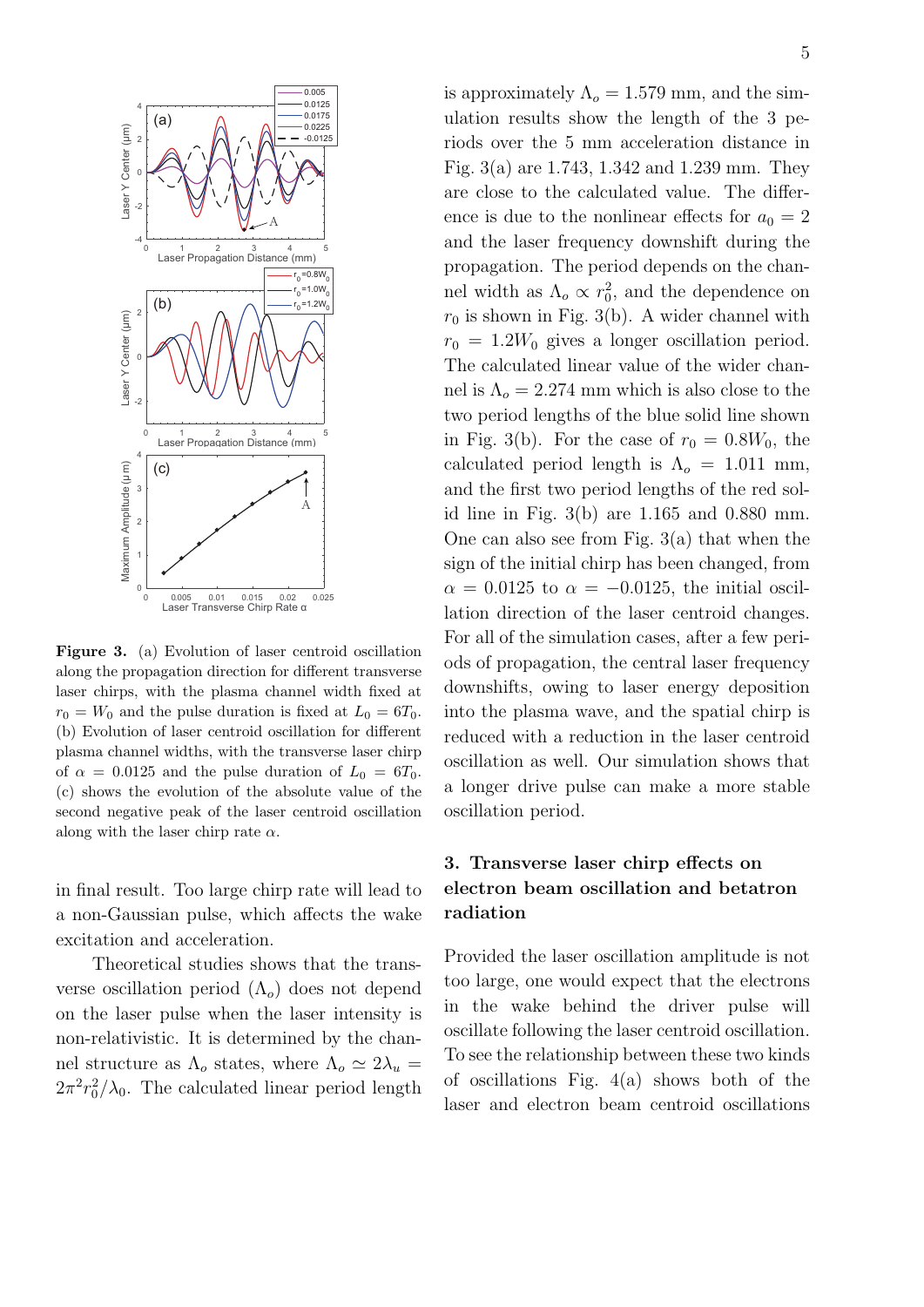for two sets of simulations with different laser transverse chirps and plasma channel widths. The beam has been injected into the wakefield using ionization injection [29, 30, 31]. A short stage of Nitrogen gas with density of 0.0005  $n_c$  and length of 20  $\lambda_0$  is inserted into the beginning of the plasma channel from  $x = 30\lambda_0$ to  $x = 50\lambda_0$  with an up-ramp-plateau-downramp  $(5\lambda_0 - 10\lambda_0 - 5\lambda_0)$  profile.

In Fig. 4(a) the solid lines show the laser centroid oscillation and the dashed lines show the corresponding electron beam oscillation. One can see when the laser oscillation amplitude is small (shown by the solid blue line), the electron beam oscillation (shown by the dashed red line) tracks the laser oscillation. The electron beam oscillation includes both the laser centroid oscillation, with period of Λ*o*, and the betatron oscillation, with period of  $\lambda_{\beta} = \sqrt{2\gamma} \lambda_p$  [24]. The latter depends on the energy of the electron beam. When the laser oscillation amplitude increases (shown by the solid black line), the deviation between the electron beam centroid (shown by dashed green line) and the laser centroid increases. Loss of electrons will occur for sufficiently large oscillation amplitude, which usually happens when the transverse spatial chirp is too large. Within our study parameters  $(\alpha < 0.0225)$ , no electron transverse loss has been observed. As one can also see from Fig. 4(b) that larger amplitude oscillations lead to smaller the average acceleration gradient. This would also affect the final radiation spectrum.

To study the radiation properties of these transversely oscillated electrons, we calculate the radiation spectrum by using a postprocessing code VDSR [32]. This code numerically simulates the final spectrum in a way of incoherent radiation addition of the selected electrons whose trajectories are imported from the PIC simulations. We



**Figure 4.** (a) Centroid oscillation of the laser and electron beam for two sets of laser transverse chirp and plasma channel width. (b) Electron beam energy evolution along the laser propagation for two sets of laser transverse chirp and plasma channel width.

randomly choose 100 macro-particles trapped by the wake to concentrate on investigating the collective radiation properties due to the limitation of computational resource. The real radiation intensity is proportional to the charge of the injected electrons but the shape of the radiation spectrum does not vary too much, which is demonstrated in a special calculating case where the particle number used for the radiation calculation is doubled. Typical trajectories of randomly selected electrons are shown in Fig.  $5(a,b)$ , which correspond to the simulation parameters of  $r_0 = W_0$  and  $r_0 = 1.2W_0$ , respectively, with the same laser transverse chirp  $\alpha = 0.0125$ . In Fig. 5(a), one can clearly see that actually there are two sets of electrons. They come from the first two acceleration bubbles as shown in Fig. 2(e). In the simulation we found that the ratio of the acceleration charge and average gamma factor of the electrons in the first and second bubbles are about 2.5 and 1.3, respectively. The radiation spectra of electrons from the first bubble, the second bubble and both of them are shown in Fig 5(c). Less charge and lower energy of the accelerated electrons in second bubble make their radiation much weaker and tend to lower radiation energy, so in the following radiation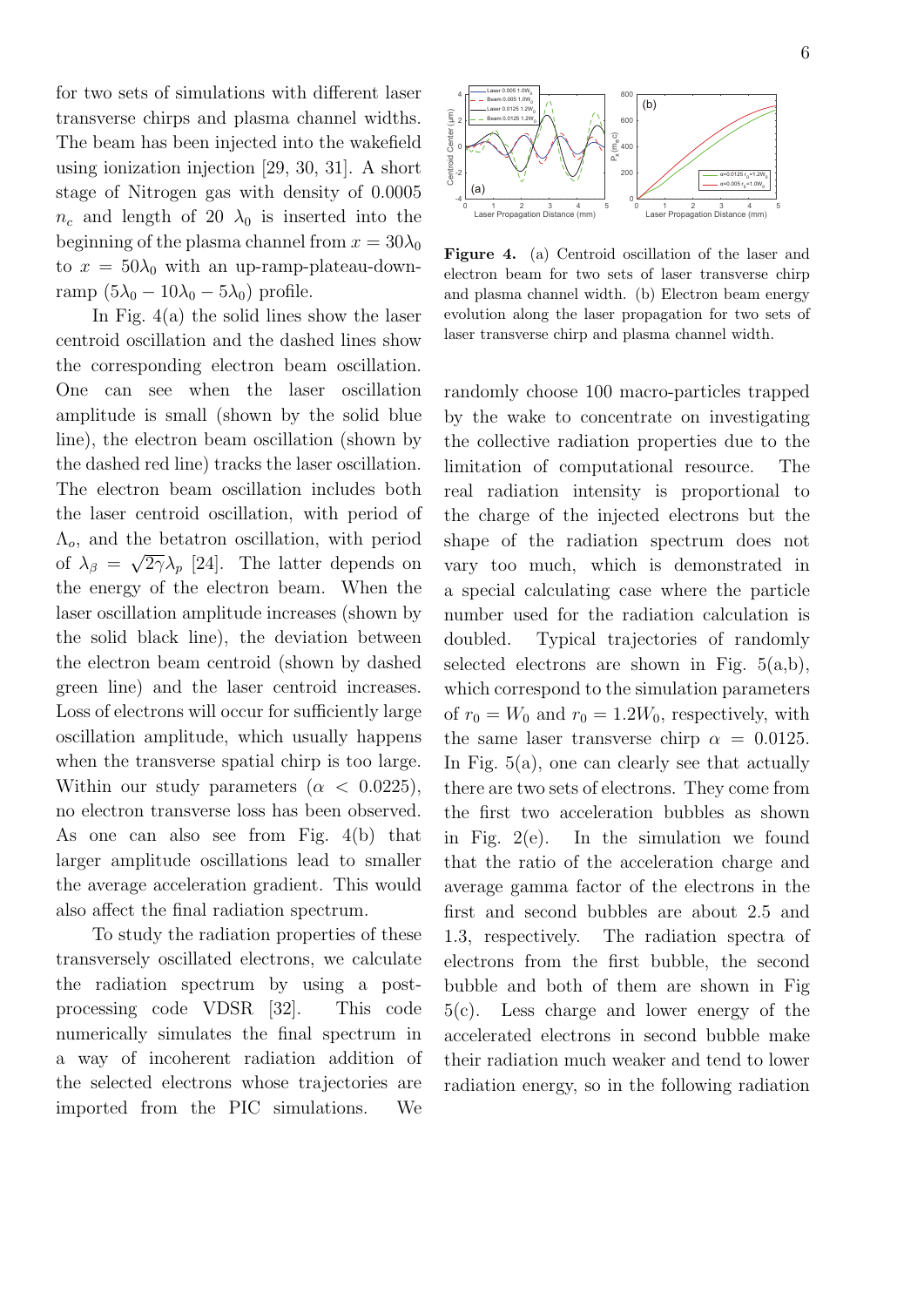tuning studies we only consider the radiation from electrons trapped in the first acceleration bubble.

To avoid the waste of the calculation time on the irregular oscillations and the correspondingly low energy radiation of the accelerated electrons at the beginning of acceleration, we cut off the first 1*.*5mm long trajectories when we calculate the final radiation spectrum. This is because that the photon energy of betatron radiation relies on the electron energy, electrons accelerated in this earlier stage normally only radiate ultraviolet photons, which is far below our interested x-Ray radiation region. Radiation spectra from different sets of plasma channel width  $(r_0)$ , laser transverse chirp parameter  $(\alpha)$  and acceleration distance  $(L_{\text{acce}})$  are shown in Fig. 5(d). As one can see, both the peak positions and amplitudes of the radiation spectra vary with these parameters. A longer acceleration distance means higher electron energy, which makes the radiation tend to high frequency part and the radiation intensity increase. As we show before, increasing the laser transverse chirp leads to higher transverse oscillation amplitude, which also increases the radiation intensity. When there is no laser transverse chirp, the peak radiation frequency from normal betatron motions is in ultraviolet region, much smaller than the case using a drive pulse with transverse chirp of  $\alpha = 0.0125$ . A wider channel means a larger trajectory period and corresponds to a lower radiation frequency. All these radiation characters depending on the laser and channel properties are demonstrated in Fig. 5(d). It means in a larger range of photon energy (1-10keV), the spectrum can be flexibly tuned.



**Figure 5.** (a) Typical trajectories of the accelerated electrons in the first and second buckets. The width of plasma channel here is  $r_0 = W_0$ . (b) Typical trajectories of the accelerated electrons in the first bucket using the same simulation parameter with (a) except for  $r_0 = 1.2W_0$ . (c) The on-axis radiation spectra from electrons accelerated in the first (blue line), second buckets (red line), and the total spectrum (black line). (d) Radiation spectra from the accelerated electrons with different sets of laser transverse chirp, acceleration distance and width of the plasma channel. The legend in (d) shows the value of  $\alpha$ ,  $r_0/W_0$  and  $L<sub>acce</sub>$  (mm).

#### **4. Summary and discussion**

In summary, the control of transverse motion and X-ray emission of electrons accelerated in laser-driven wakefields can be realized by using laser spatial chirp tuning. We noticed that the laser spatial chirp effects on wakefield acceleration in a uniform plasma has been studied experimentally by Popp *et al.* [33], who found that by tuning the alignment of the grating pair in the laser compressor, the transverse chirp can be tuned. The resulting laser pulse will have a pulse-front tilt during the propagation that can provide electronbeam steering. The introduction of plasma channel in this work enables beam oscillation control. In particular, the effect of laser spatial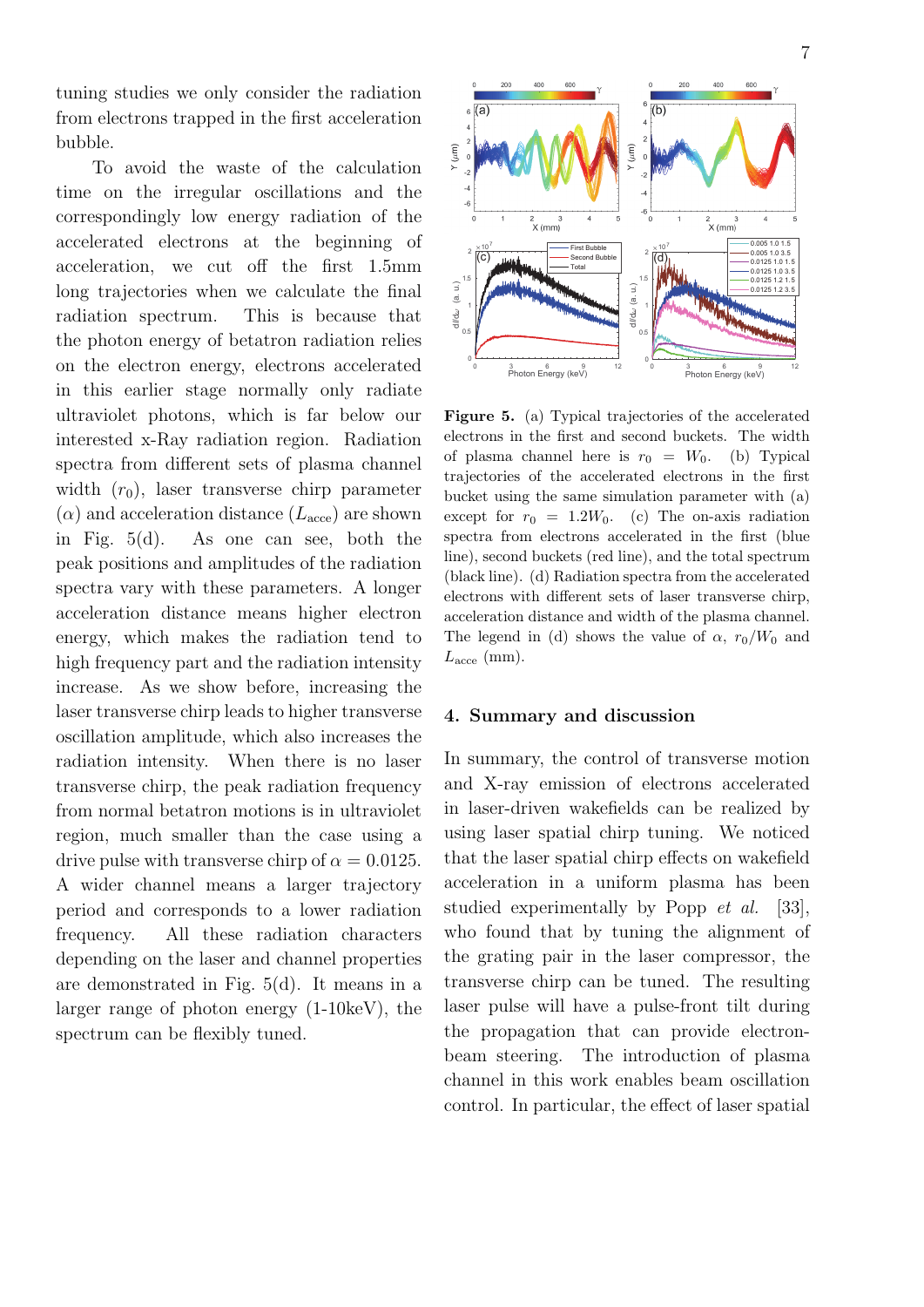chirp on laser propagation in a plasma channel has been studied, as well as the effect on beam acceleration in the laser-driven wakefield. Due to the dispersion of the laser pulse along the transverse direction, its different frequency components experience different oscillation trajectories, which causes the laser centroid and the trailing wake to carry out transverse oscillations. The oscillation period can be controlled by tuning the plasma channel parameters and the oscillation amplitude can be tuned by varying the transverse laser chirp. The accelerated beam inside the wake performs similar transverse motion. The mechanism provides a method for controlled x-ray radiation from these oscillating electron beams. Both the peak position and amplitude of the radiation spectrum can be controlled through tuning the above two parameters.

It deserves to point out that in our simulations we found that the laser centroid oscillation amplitude also depends on the pulse duration when the laser intensity is relativistic. For the pulse duration within 2 to 10  $T_0$ , we observed that the longer the laser pulse, the stronger the oscillation. This gives another tunability. However, further studies are still needed to understand the reason for such kind of oscillation enhancement.

### **Acknowledgments**

This work is supported in part by the Science Challenge Project(No.TZ2018005), the National Science Foundation of China (11774227). M.C. thanks C.B. Schroeder and K. Nakamura at Lawrence Berkeley National Laboratory for their helpful discussions on the laser transverse chirp effects. Simulations were performed on the  $\Pi$  supercomputer at Shanghai Jiao Tong University.

### **References**

- [1] Esarey E, Schroeder C B and Leemans W P 2009 *Rev. Mod. Phys.* **81** 1229-85.
- [2] Gonsalves A J *et al* 2019 *Phys. Rev. Lett.* **122** 084801.
- [3] Rousse A *et al* 2004 *Phys. Rev. Lett.* **93** 135005.
- [4] Wang W T *et al* 2016 *Phys. Rev. Lett.* **117** 124801.
- [5] Mirzaie M, *et al* 2015 *Sci. Rep.* **5** 14659.
- [6] Zeng M, Chen M, Yu L L, Mori W B, Sheng Z M, Hidding B, Jaroszynski D A and Zhang J 2015 *Phys. Rev. Lett.* **114** 084801.
- [7] Osterhoff J *et al* 2008 *Phys. Rev. Lett.* **101** 085002.
- [8] Rechatin C, Faure J, Ben-Ismail A, Lim J, Fitour R, Specka A, Videau H, Tafzi A, Burgy F and Malka V 2009 *Phys. Rev. Lett.* **102** 164801.
- [9] Corde S, Ta Phuoc K, Lambert G, Fitour R, Malka V, Rousse A, Beck A and Lefebvre E 2013 *Rev. Mod. Phys.* **85** 1-48.
- [10] Hooker S M 2013 *Nat. Photon.* **7** 775-82.
- [11] Kneip S *et al* 2010 *Nat. Phys.* **6** 980-3.
- [12] Schlenvoigt H P *et al* 2008 *Nat. Phys.* **4** 130-3.
- [13] Fuchs M *et al* 2009 *Nat. Phys.* **5** 826-9.
- [14] Ta Phuoc K, Corde S, Thaury C, Malka V, Tafzi A, Goddet J P, Shah R C, Sebban S and Rousse A 2012 *Nat. Photon.* **6** 308-11.
- [15] Yi L, Pukhov A, Luu-Thanh P and Shen B 2016 *Phys. Rev. Lett.* **116** 115001.
- [16] Huang K *et al* 2016 *Sci. Rep.* **6** 27633.
- [17] Yan W *et al* 2017 *Nat. Photon.* **11** 514-20.
- [18] Wenz J *et al* 2019 *Nat. Photon* **13** 263-9.
- [19] Esarey E, Shadwick B A, Catravas P and Leemans W P 2002 *Phys. Rev.* E **65** 056505.
- [20] Lee S, Lee T H, Gupta D N, Uhm H S and Suk H 2015 *Plasma Phys. Control. Fusion* **57** 075002.
- [21] Rykovanov S G, Schroeder C B, Esarey E, Geddes C G R and Leemans W P 2015 *Phys. Rev. Lett.* **14** 145003.
- [22] Chen M, Luo J, Li F Y, Liu F, Sheng Z M and Zhang J 2016 *Light Sci. Appl.* **5** e16015.
- [23] Luo J, Chen M, Zeng M, Vieira J, Yu L L, Weng S M, Silva L O, Jaroszynski D A, Sheng Z M and Zhang J 2016 *Sci. Rep.* **6** 29101.
- [24] Rykovanov S G, Wang J W, Kharin V Y, Lei B, Schroeder C B, Geddes C G R, Esarey E and Leemans W P 2016 *Phys. Rev. Accel. Beams* **19** 090703.
- [25] Lei B F, Wang J W, Kharin V, Zepf M and Rykovanov S 2018 *Phys. Rev. Lett.* **120** 134801.
- [26] Liu M, Deng A, Xia C, Liu J, Wang C, Li R and Xu Z 2010 *Opt. Express* **18** 8077-86.